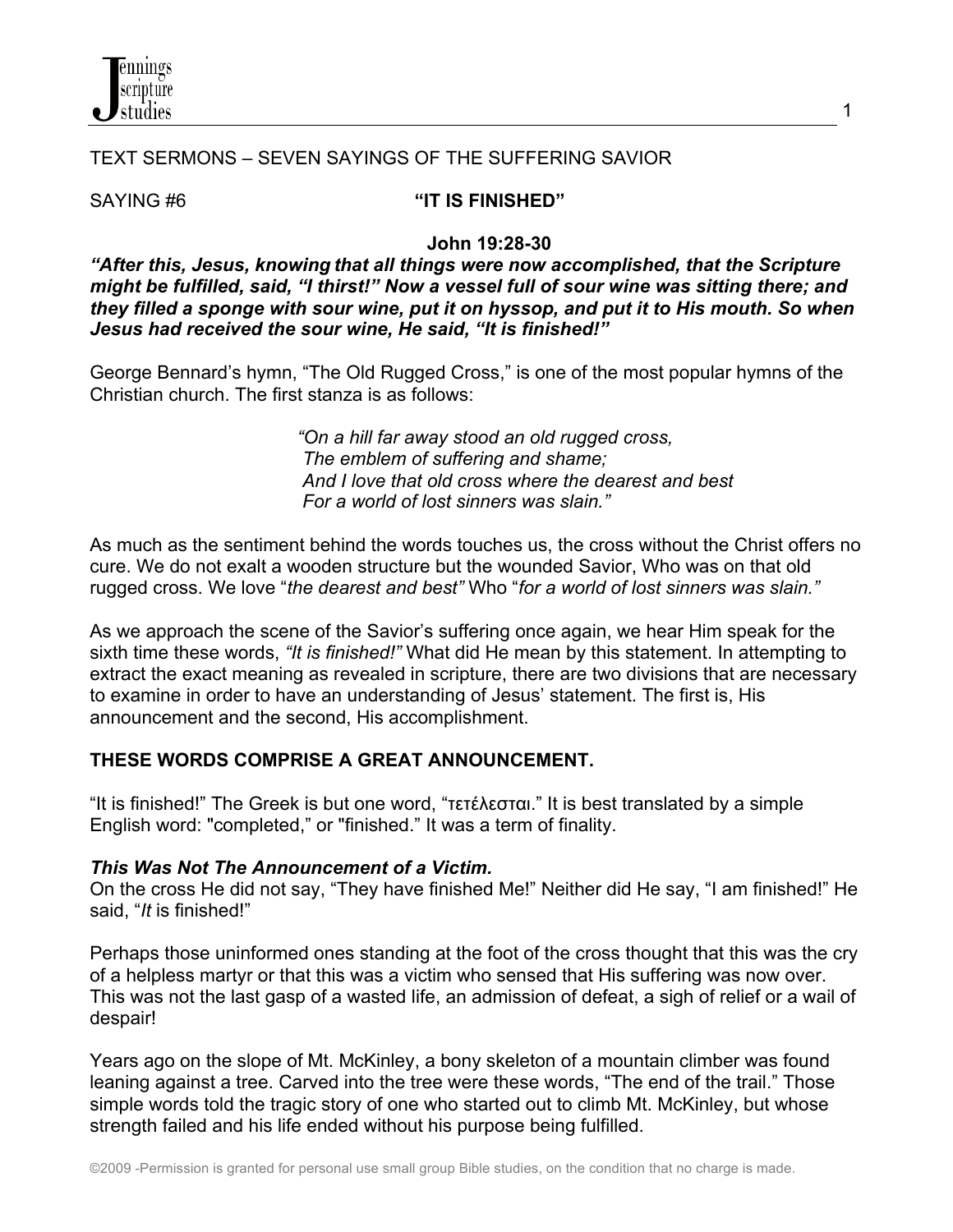

When Jesus said, "It is finished!" He did not mean that He had come to "the end of the trail" with His life's purpose unrealized. This was not the announcement of a victim but the words of a Victor!

### *This Was The Announcement of Victory!*

It was with joy and a sense of accomplishment that Jesus said, "*It is finished*!" This was not a tragic sigh but a triumphant shout: *"It is finished!"* What was finished?

He was signaling, not the end of His life but the end of His mission, His task, that for which He had come into the world. He died, not because His life was taken from Him, but because He chose to give it up of Himself.

The Lord of Glory is seen upon the cross and now the glory of the Lord is seen beaming from the cross to all mankind! Jesus has finished the work He came to do. He said anticipatorily in His High Priestly prayer: *"I have glorified You on the earth. I have finished the work which You have given Me to do. And now, O Father, glorify Me together with Yourself, with the glory which I had with You before the world was."* (John 17:4,5) Does that sound like defeat? He suffered not defeat for His great mission was complete and on Easter we sing:

> *"Up from the grave He arose, With a mighty triumph o'er His foes, He arose a Victor from the dark domain, And He lives forever, with His saints to reign. He arose! He arose! Hallelujah! Christ arose!"*

> > - *Robert Lowry*

Queen Elizabeth I of England died in 1603. When near death she said to her Lady in Waiting, "It is over. I have come to the end of it. The end, the end, the end. To have only one life and to have done with it! To have lived and to have loved and triumphed; and now to know that it is over! One may defy everything else but this."

Such was the end of one whose life had been the envy of the world. But how different it was with our Savior when He came to die. He did not cling remorsefully to life; He did not reluctantly die. He died with a shout of victory upon His lips, "*It is finished!"*

#### **THESE WORDS CONCLUDE A GREAT ACCOMPLISHMENT.**

What was Jesus doing upon the cross? Was He a common criminal like those two on either side of Him? Had He just been in the wrong place at the wrong time and had been arrested with the other two? Was He revolting against the Roman Government that was ruling the area at that time? Or was His birth, life and death the result of a Divine plan? If so, what was He accomplishing there upon that cross?

When He said, *"It is finished*!" What was *finished*? Jesus was speaking of the work of redemption. In His work on the cross He accomplished more than we can comprehend, but there are at the least three aspects of our redemption that we should be aware of: He died for our sins, He paid for our sins and He bore our sins away. Let us look at each briefly.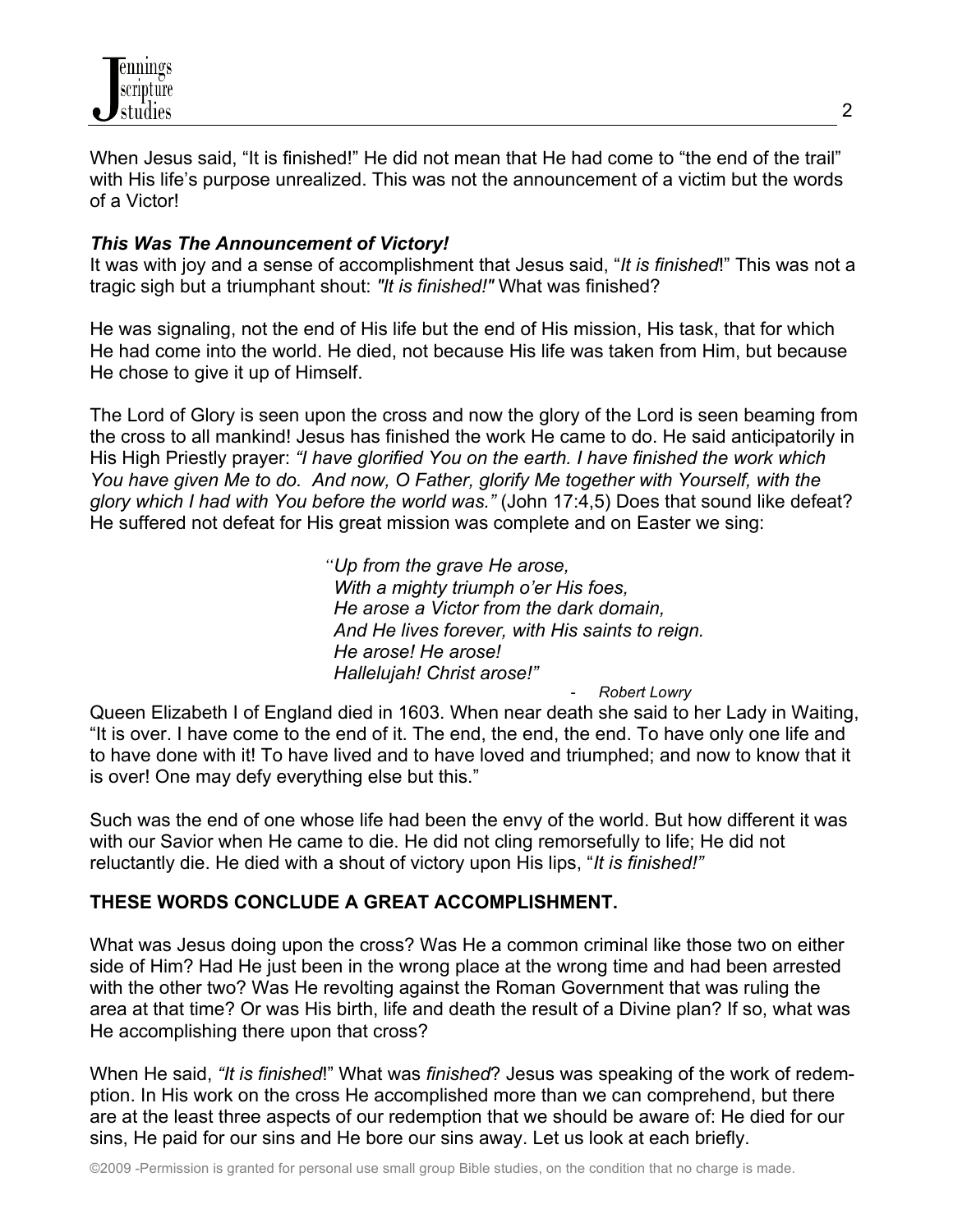## *In Dying For Our Sins, He Accomplished The Work of a Substitute.*

It is an inexorable, divine principle that "*The wages of sin is death*" ( Rom.6:23) and *"The soul that sins it shall die."* (Ezekiel 18:20) Since "*All have sinned and fall short of the glory of God*" (Rom. 3:23) what can be done to absolve us of our sin? There is nothing we can do!

If we are to be rid of our sin God must take the initiative for all sin is against Him. He must, in mercy, provide a remedy for our sin and that He has done in providing a Substitute in the Person of His Son Who died in our place and for our sin: *"Christ died for our sins according to the Scriptures…."* (I Cor. 15:3) A substitute is someone taking the place of another. That Jesus did for us.

Isaiah states: *"But He was wounded for our transgressions, He was bruised for our iniquities; the chastisement for our peace was upon Him, and by His stripes we are healed. All we like sheep have gone astray; we have turned, every one, to his own way; and the LORD has laid on Him the iniquity of us all."* (Isa.53:5,6)

When Jesus said, "*It is finished*!", He was saying that the substitutionary work on the cross for us had been accomplished. Peter said, *"For Christ also suffered once for sins, the just for the unjust, that He might bring us to God, being put to death in the flesh but made alive by the Spirit."* (I Peter 3:18) Thank You, Lord Jesus, for taking my place and dying for my sins!

## *In Paying For Our Sins, He Accomplished The Work of A Sacrifice.*

There had been many sacrifices offered for sin down through the history of the Old Testament. But Jesus' sacrifice of Himself was the last! *"Now, once at the end of the ages, He has appeared to put away sin by the sacrifice of Himself."* (Heb.9:26)

The writer of the book of Hebrews continues: *"For it is not possible that the blood of bulls and goats could take away sins. Therefore, when He came into the world, He said: 'Sacrifice and offering You did not desire, But a body You have prepared for Me. In burnt offerings and sacrifices for sin You had no pleasure. Then I said, 'Behold, I have come— In the volume of the book it is written of Me— To do Your will, O God.'….. "We have been sanctified through the offering of the body of Jesus Christ once for all."* (Heb.10:4-7, 10)

The wages of sin had been paid. The Greeks would write the word "τετέλεσται" upon a bill when it had been paid, meaning: "The debt is finished, completed, paid off." Paul wrote to the Colossian Christians that Christ had *"wiped out the handwriting of requirements that was against us, which was contrary to us. And He has taken it out of the way, having nailed it to the cross."* (Col.2:14)

As we are seeing, there is more to the death of Christ on the cross taught in scripture, than is generally comprehended, even by some Christians. Crosses are worn as jewelry today and many of the wearers do not know that the cross upon which Jesus died was an altar and He was the sacrifice!

# *He Bore Our Sins Away, Accomplishing The Work of a Scapegoat.*

The term "*scapegoat"* is a biblical term. In Leviticus 16 we read about the scapegoat: *"Then Aaron shall lay both of his hands on the head of the live goat, and confess over it all the*